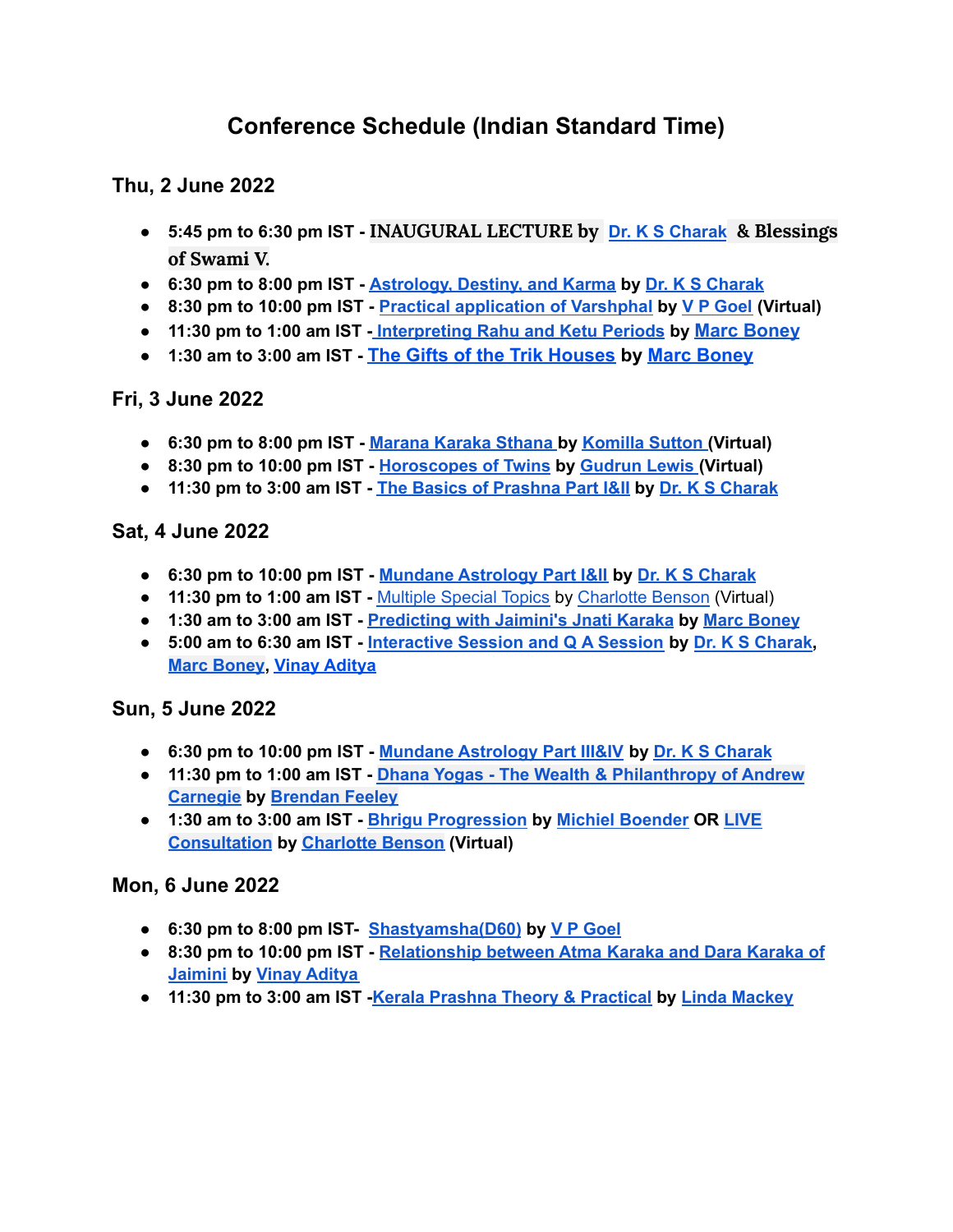# **Tue, 7 June 2022**

- **● 6:30 pm to 10:00 pm IST - How to analyze a chart with [Significant](https://jyotish.com/vinay-aditya/#topics2022) Markers - Part [I&II](https://jyotish.com/vinay-aditya/#topics2022) by Vinay [Aditya](https://jyotish.com/vinay-aditya)**
- **● 11:30 pm to 1:00 am IST - The [Predictive](https://jyotish.com/brendan-feeley/topics2022) Cycles of the Jupiter & Saturn [Conjunctions](https://jyotish.com/brendan-feeley/topics2022) in Mundane Astrology by [Brendan](https://jyotish.com/brendan-feeley) Feeley**
- **● 1:30 am to 3:00 am IST - [Numerology](https://jyotish.com/mavis-gewant/#topics2022) and its connection to Jyotish by [Mavis](https://jyotish.com/mavis-gewant/) [Gewant](https://jyotish.com/mavis-gewant/)**

## **Wed, 8 June 2022**

- **● 6:30 pm to 10:00 pm IST -** Hitting upon Profession [Astrologically](https://jyotish.com/vinay-aditya/#topics2022) Part I&II by [Vinay](https://jyotish.com/vinay-aditya) **Aditva**
- **● 11:30 pm to 1:00 am IST - Special [Presentation](https://jyotish.com/brendan-feeley/#topics2022) on Jonny Depp and his married life by [Brendan](https://jyotish.com/brendan-feeley) Feeley**
- **● 1:30 am to 3:00 am IST - Eyesight -- How to See and Predict Vision [Disturbance](https://jyotish.com/michaelsugarman/#topics2022) in the [Chart](https://jyotish.com/michaelsugarman/#topics2022) by Michael [Sugarman](https://jyotish.com/michaelsugarman/)**
- **● 5:00 am to 6:30 am IST - [Predicting](https://jyotish.com/marc-boney-2/#topics2022) Major Life Events with Jaimini Jyotish by [Marc](https://jyotish.com/marc-boney-2/) [Boney](https://jyotish.com/marc-boney-2/)**

## **Thu, 9 June 2022**

- **● 6:30 pm to 8:00 pm IST -Where did I go [wrong?](https://jyotish.com/gudrun_lewis/#topics2022) by [Gudrun](https://jyotish.com/gudrun_lewis/) Lewis (Virtual)**
- **● 8:30 pm to 10:00 pm IST - What's next for 2022: Eclipses, [Retrogrades,](https://jyotish.com/ronnie_gale_dreyer/#topics2022) and [Planetary](https://jyotish.com/ronnie_gale_dreyer/#topics2022) Changes by [Ronnie](https://jyotish.com/ronnie_gale_dreyer) Gale Dreyer**
- **● 11:30 pm to 1:00 am IST - [Trimshamsha](https://jyotish.com/dr-ks-charak/#topics2022) and the Matters of Health part I by [Dr.](https://jyotish.com/dr-ks-charak) K S [Charak](https://jyotish.com/dr-ks-charak)**
- **● 1:30 am to 3:00 am IST - Charts of Mystics and Spiritual [Visionaries](https://jyotish.com/michaelsugarman/#topics2022) -- Spiritual Gifts in the [Chart](https://jyotish.com/michaelsugarman/#topics2022) by Michael [Sugarman](https://jyotish.com/michaelsugarman/)**
- **● 5:00 am to 6:30 am IST - Tājika Lunar Calendar, as a tool which is [complementary](https://jyotish.com/poornamurti/#topics2022) to traditional muhurta [techniques](https://jyotish.com/poornamurti/#topics2022) by [Poornamurti](https://jyotish.com/poornamurti/) (Greg Stein)**

## **Fri, 10 June 2022**

- **● 6:30 pm to 8:00 pm IST - The Secret of [Gandanta](https://jyotish.com/komillasutton/#topics2022) [b](https://jyotish.com/alan-annand/#topics2022)y [Komilla](https://jyotish.com/komillasutton) Sutton (Virtual)**
- **● 8:30 pm to 10:00 pm IST - [Parivartana](https://jyotish.com/ronnie_gale_dreyer/#topics2022) Yogas in the horoscope and in prediction by [Ronnie](https://jyotish.com/ronnie_gale_dreyer) Gale Dreyer**
- **● 11:30 pm to 1:00 am IST -** Iyer's [methodology](https://jyotish.com/alan-annand/#topics2022) of Amsha Vichara D9/D10 by [Alan](https://jyotish.com/alan-annand) [Annand](https://jyotish.com/alan-annand)
- **● 1:30 am to 3:00 am IST - [Trimshamsha](https://jyotish.com/dr-ks-charak/#topics2022) and the Matters of Health part II by [Dr.](https://jyotish.com/dr-ks-charak) K S [Charak](https://jyotish.com/dr-ks-charak)**
- **● 5:00 am to 6:30 am IST - Special Session by Vinay [Aditya,](https://jyotish.com/vinay-aditya) Simon [Chokoisky](https://jyotish.com/simonchokoisky), [Dr.](https://jyotish.com/dr-ks-charak) K S [Charak](https://jyotish.com/dr-ks-charak)**